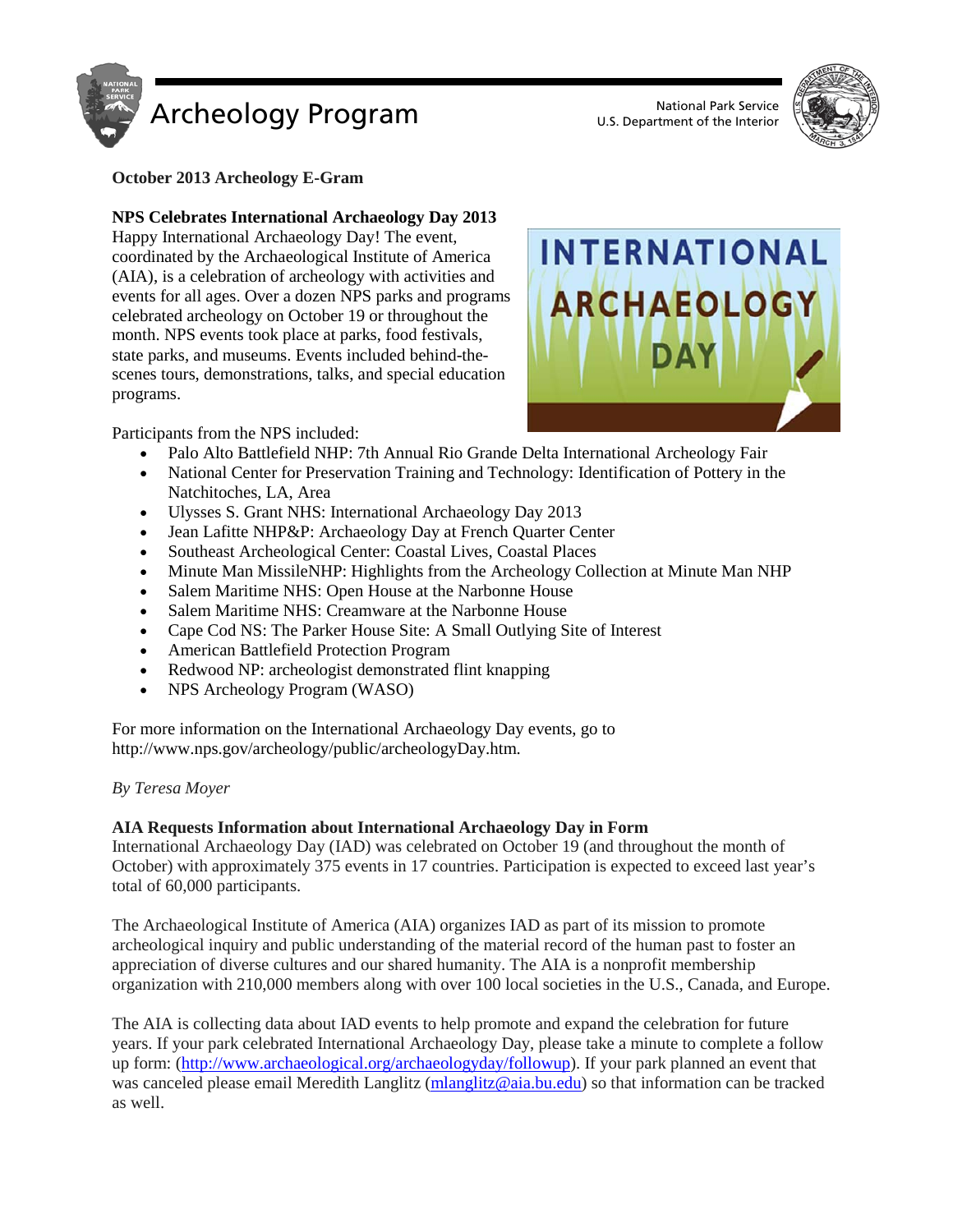### **Flint Knapping Demonstration at New River Gorge National River**



On September 28 and 29, 2013, the New River Gorge National River held several events as part of its annual History History Weekend. Among the events was a demonstration by flint knapping experts Craig Ferrell and Dan Farnsworth at the park's Canyon Rim Visitor Center. Members of the public were invited to make arrowheads and spear points. The demonstration helped the public appreciate how the Native Americans who lived in the region made chipped stone tools for thousands of years.

For more information about New River Gorge National River, go to<http://www.nps.gov/neri/index.htm>

*By David Fuerst*

A young visitor practices her flint knapping skills.

### **Archeology in Petrified Forest National Park**

Petrified Forest NP contains more than fossils! In 2013, archeologists in the park began systematically identifying and recording archeological sites on 26,000 acres of ranch lands acquired in 2011. In the first season, two crews inventoried areas close to established roads and made important discoveries.

One team found and recorded 15 archeological sites ranging from single-room field houses to slightly larger multi-room pueblos from the Pueblo II and Pueblo III period (800-1,000 years ago). The density of sites was higher than expected and, should it be representative of the area as a whole, would reveal an exceptionally intensive use of the land. One of the field houses held a cache of seven stone axe heads, a rare find since each axe head represents a great deal of effort. Raw material for the axes probably came from New Mexico and finishing the tools took many hours of grinding and polishing.

A wide variety of pottery types were represented at these sites. Park archeologists are exploring whether all the pottery came from other areas or whether some were locally made and decorated to mimic designs from elsewhere. Thin sectioning the sherds and comparing results with local clay sources may identify the materials used in pottery manufacture and help answer this question.

The other team identified a large Basketmaker site from about 1,300 years ago. Features include pit houses, storage cists, and flaking stations. This Basketmaker site also has later occupations represented by Puebloan field houses. The team found a second, even larger Basketmaker site nearby that had evidence of Archaic (much earlier) occupation. Together, just these two sites represent occupation of the area from about 5000 BCE to about 1350 CE – a span of over 6,000 years!

At the second Basketmaker site, archeologists recorded 42 features including living quarters, storage areas, flaking stations, and even a water control feature. Most exciting was an area used to manufacture shell ornaments. Shell blanks, finished ornaments, and specialized tools were all found at the site. All together, the team found 12 sites on about 90 acres – more unexpected high density occupation. The large Basketmaker sites are particularly important due to the relative scarcity of undisturbed sites and, most importantly, the landscape (grassland dune ridge) they are found in. The park currently has sites on high mesas or on ridge crests but not (until now) on the lower landscape positions like these dune ridges. These sites will contribute much to knowledge of the Basketmaker period in this area.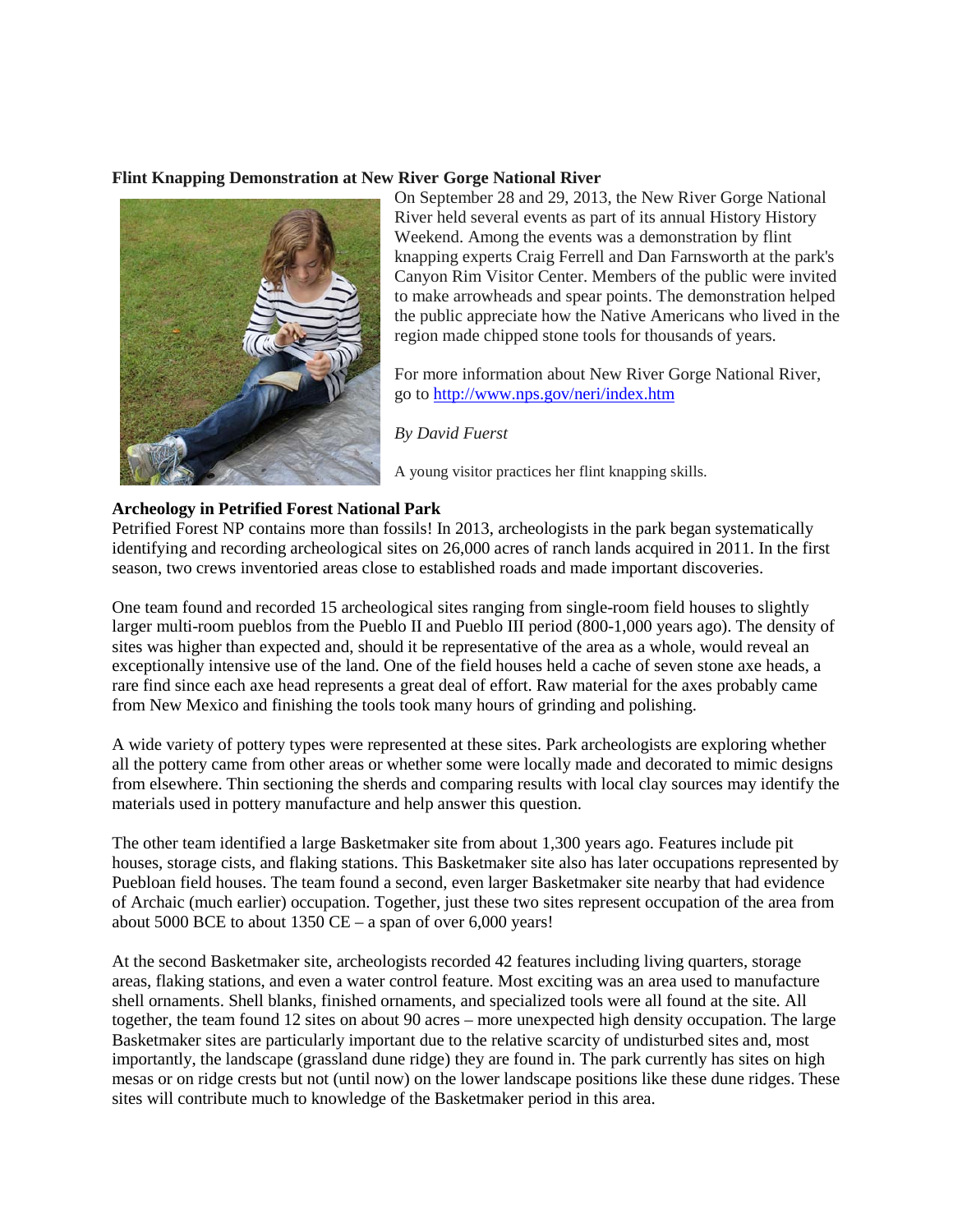

Petrified Forest NP Landscape. NPS photo.

In high elevations, both crews began recording another pit house village from the early Pueblo period of a more modest size – about 20 rooms. The season ended before that record was complete, although work will continue in the fall. They also mapped two Pueblo II period sites of 12-20 rooms with some interesting features, like raised platforms, which may indicate affiliation with Chacoan culture.

**Contact:** William Reitze (928) 524-6228 x 268.

For more information about Petrified Forest NP, go to http://www.nps.gov/pefo/index.htm

## **Federal Shutdown Puts Archeological Resources in Parks at Risk**

A Georgia man discovered that the Federal shutdown of the national parks didn't mean he was free to illegally dig for artifacts at the Kennesaw Mountain NMP. Two NPS rangers and a Cobb County police officer saw him walk onto the battlefield carrying a metal detector and a shovel. When the unidentified man returned to his car, law enforcement arrested him. They found that he was carrying several objects dating to the Civil War period. The artifacts were seized and the man faces several Federal charges. An NPS archeologist is usually called to the scene of an illegal dig to check out the area; the archeologist for that area had been furloughed.

### **New Addition to Kennesaw Mountain National Battlefield Park Protects Historic Site**

A significant site in the Battle for Atlanta has been added to the nation's most visited Civil War battlefield. Nodine's Hill is now part of Kennesaw Mountain NBP in metropolitan Atlanta. The 42-acre property saw fighting in the June 1864 Kennesaw Mountain battle when Confederate forces led by General Joseph E. Johnston tried to halt the advance of Union forces led by General William T. Sherman. After victories in 1863 at Vicksburg and Chattanooga, Sherman marched his Union forces south to Atlanta in May 1864. Johnston's forces defended Atlanta, in part by using the ridges of land northwest of the city to slow Sherman. By June 19, Johnston had retreated to a strong defensive position at Kennesaw Mountain near Marietta, 20 miles from the center of Atlanta. Kennesaw Mountain was the last major battle before Sherman's forces reached the outskirts of the city.

The Nodine's Hill land includes remnant Union entrenchments, rifle pits, and cannon placements. Known as Hays Farm, the property is also adjacent to a 58-acre, 40-home subdivision built after an unsuccessful conservation attempt in 2005.

Funding for the \$1.76 million addition came from the Land and Water Conservation Fund (LWCF). LWCF is generated from offshore oil and gas receipts, rather than from taxpayer dollars. The National Park Trust (NPT), which supports and assists in acquiring inholdings in national parks, provided financial support to The Trust for Public Land to acquire the property. They were joined by the National Park Conservation Association, Civil War Trust, and the National Trust for Historic Preservation in advocating for the preservation of the Hays Farm property.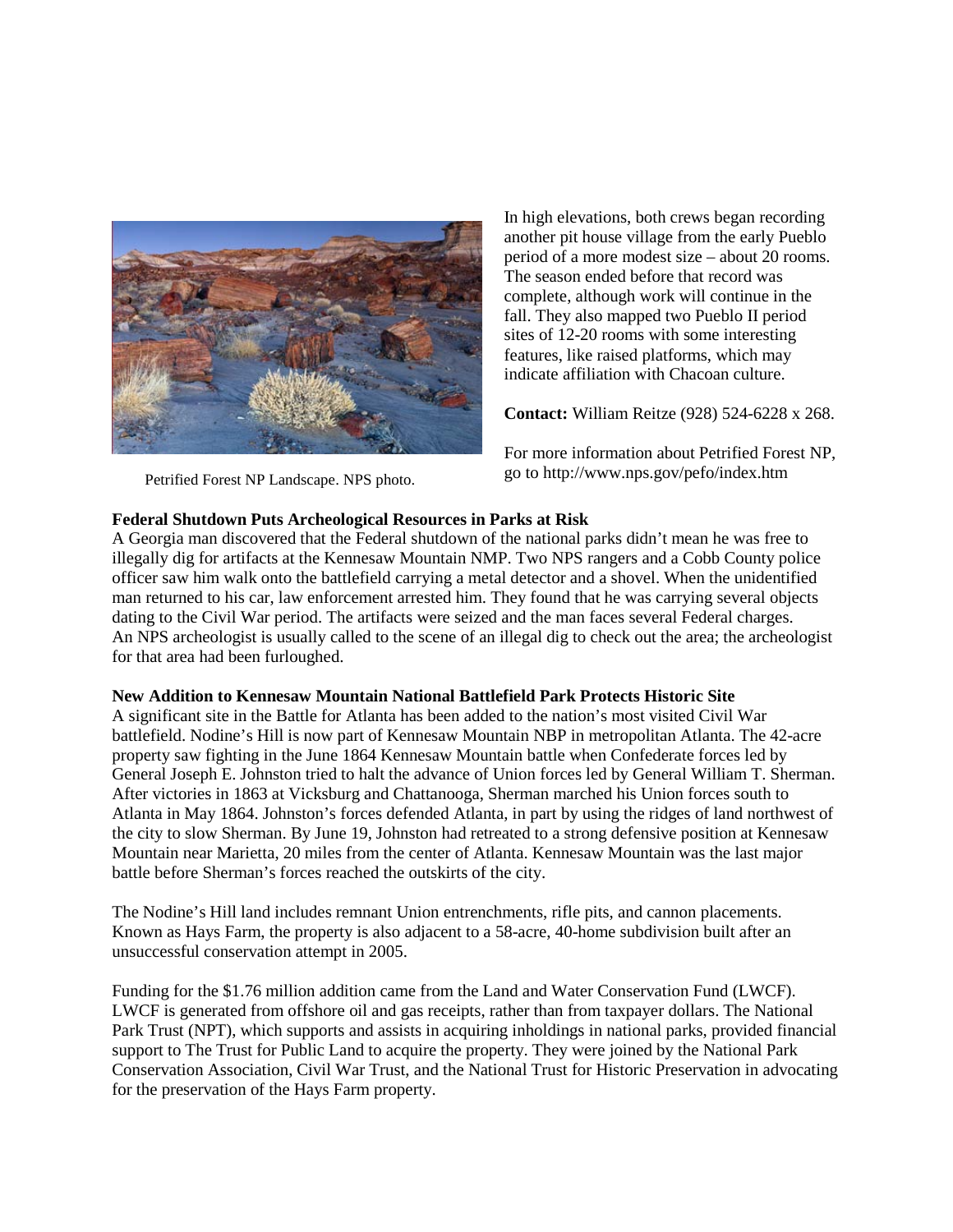"The National Park Trust is very pleased to work with The Trust for Public Land on this important preservation effort," stated Jonathan Cohen, NPT board member. "… as part of our commitment to engage local students with the importance of park preservation, NPT created an education module that aligns the science and history of the Kennesaw Battlefield with state standards. NPT also will bring nearly three hundred 5th-grade students from Hollydale Elementary and Fair Oaks Elementary to the park in November for a day of outdoor education."

Kennesaw Mountain NBP contains almost 3,000 acres. Besides protecting a major Civil War site, the park provides a variety of outdoor recreational opportunities.

To learn more about Kennesaw Mountain NBP, go to http://www.nps.gov/kemo/index.htm

### *By Benita Duling*



Newly acquired property at Kennesaw Mountain NBP. NPS photo

### **New Podcast Series Highlights Shipwrecks at Biscayne National Park**

A new series of podcasts on the shipwrecks of Biscayne NP Maritime Heritage Trail has been released. Although often thought of primarily as a natural paradise, Biscayne NP geography and biology joined forces to make the area a veritable "ship trap," starting in the 17th century. The six wrecks highlighted in the podcast series have been mapped, documented, and buoyed for easy access and interpretation. Using the podcasts and flyers available from the park's Visitor Center, divers and snorkelers can learn about south Florida's maritime heritage.

"These six wrecks are not like many of the purpose-sunk vessels that make artificial reefs elsewhere in Florida." said Chuck Lawson, the park's archeologist. "These are examples of real shipwrecks that came to grief and have associated stories of human drama. These podcasts tell some of those stories, providing a great introduction for divers and non-divers alike."

The seven podcasts include an introduction to the trail and 5-6 minute episodes on each of the six wrecks on the trail. All seven episodes, in both English and Spanish, are available for immediate viewing and download from the park's website, and through a subscription on iTunes U, Apple's education portal. All episodes are fully captioned with associated transcripts, making them accessible to an even wider audience. By searching for "Biscayne National Park" on iTunes, teachers, educators, and self-directed learners can download or stream over 450 podcasts and video-podcasts from iTunes U.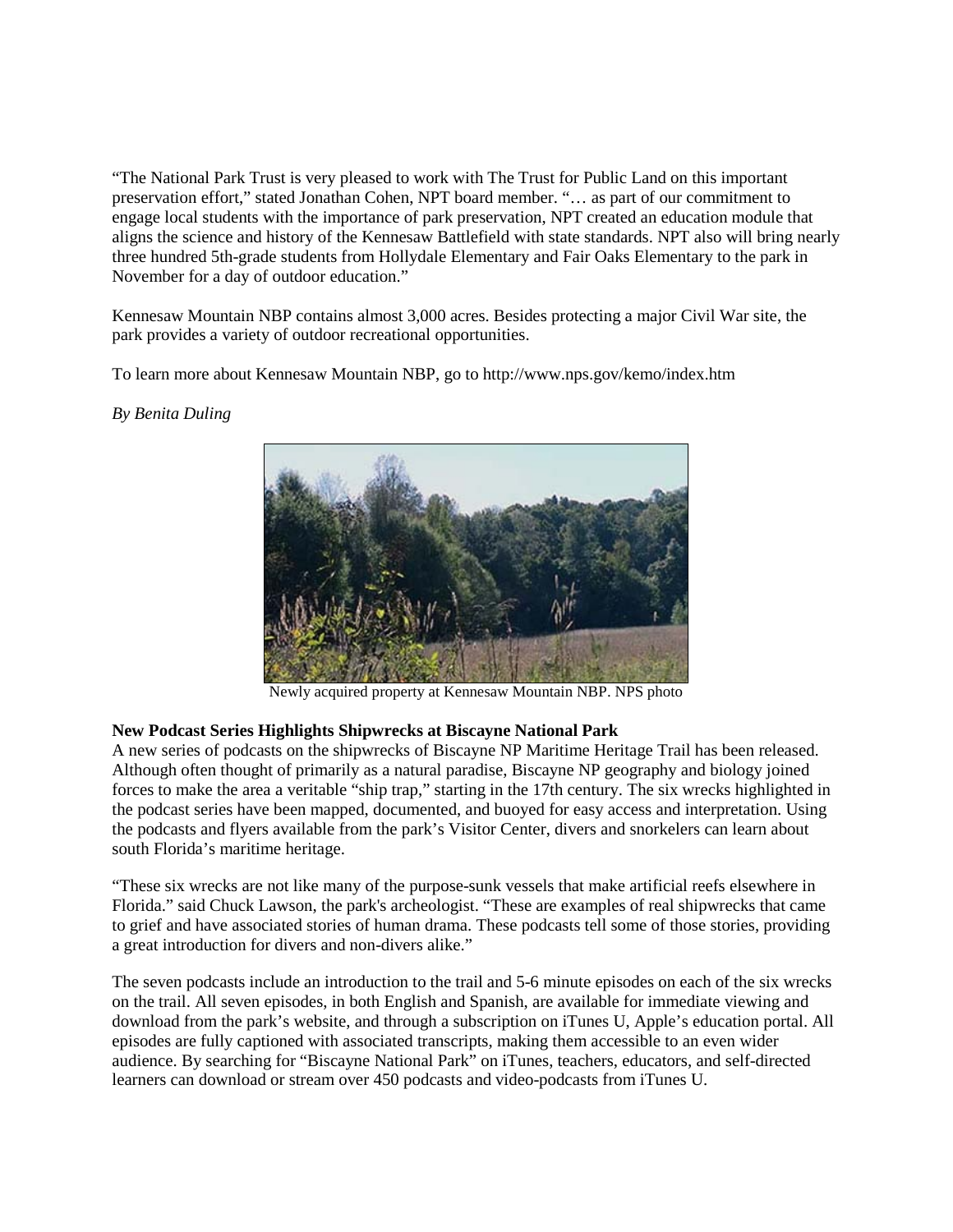For more details about the podcasts and the park, visit the park's website at [www.nps.gov/bisc.](http://www.nps.gov/bisc) For regular updates from the park, "like" the park on Facebook at [www.Facebook.com/BiscayneNPS](http://www.facebook.com/BiscayneNPS) , or follow the park on Twitter at [www.Twitter.com/BiscayneNPS.](http://www.twitter.com/BiscayneNPS)



**Contact:** Matt Johnson, (786) 335-3679.

## **NPS Focuses On Structural Fire Prevention**

Since it was established, the NPS has been committed to protecting some of America's finest treasures, including an extraordinary collection of historic structures. Those buildings, together with administrative, residential, and other structures, make the NPS the Federal government's third largest landlord, behind only the Department of Defense and the U.S. Postal Service.

As part of its commitment to protecting these buildings and their occupants, the Service places particular emphasis each year on Fire Prevention Week, during the first week of October. As part of Fire Prevention Week, two stories related to cultural resources were posted on the NPS Structural Fire webpages:

- Preserving Our Legacy: Preventing Fires In Historic Buildings [http://www.nps.gov/fire/structural-fire/connect/stories/fire-prevention-week-13-preserving](http://www.nps.gov/fire/structural-fire/connect/stories/fire-prevention-week-13-preserving-legacy.cfm)[legacy.cfm](http://www.nps.gov/fire/structural-fire/connect/stories/fire-prevention-week-13-preserving-legacy.cfm)
- **Structural Fire Protection: Protecting** Our Ghosts [http://www.nps.gov/fire/structural-fire/connect/stories/fire-prevention-week-13-protecting](http://www.nps.gov/fire/structural-fire/connect/stories/fire-prevention-week-13-protecting-ghosts.cfm)[ghosts.cfm](http://www.nps.gov/fire/structural-fire/connect/stories/fire-prevention-week-13-protecting-ghosts.cfm)

Be sure to read these stories to learn more about fire prevention as it relates to historic structures and cultural resources.

### **Conversation with an Archeologist**

Both our E-Gram reporter and our archeologist were furloughed this month. Check back next month to read an interview with NPS archeologist and Cultural Resources GIS Program Manager John Knoerl.

### **Southern Paiute Youth Learn Lessons From The Past**

North of the Grand Canyon on the pine covered slopes of Mount Trumbull, nearly 20 Southern Paiute youth, along with elders, chaperones and agency staff, celebrated another successful Yevingkarere Camp. The camp, held September 21-22, 2013, brought Southern Paiute youth to traditional homelands on the Arizona Strip, and in touch with rapidly disappearing tribal cultural values.

Students from the Moapa, Shivwits, Cedar, Kanosh, Koosharem and Kaibab Paiute bands enjoyed stepping back into time – a time when young people slept on the ground, ate elk and rabbit, and sat by the fire and listened respectfully to elders' stories in the evenings. The students were taught how to play the traditional game of "que'pauck," how to make moccasins, the value of gourds and rattle making, living off the land, and how to speak their traditional language.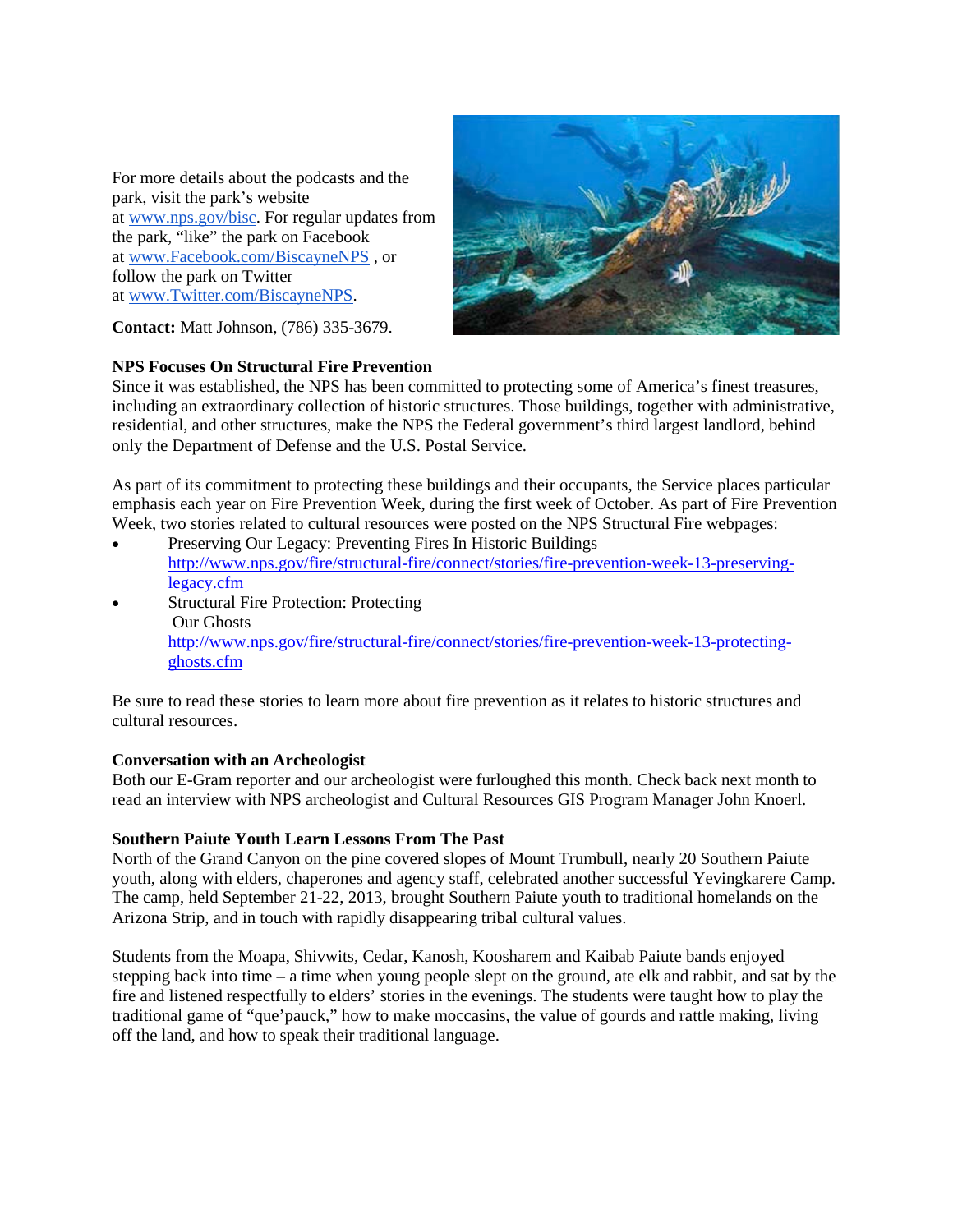Tribal elders from the Moapa, Kaibab and Cedar bands led the classes. Kaibab Paiute Band of Indians Chairman Manuel Savala attended camp to offer encouragement and thank the young people for their interest and participation in learning traditional values.

The annual Yevingkarere Camp, in its sixth year, is funded through the support of Parashant Grand Canyon-Parashant NM. Other agency partners included the Arizona Strip District of the Dixie NF, Grand Staircase-Escalante NM, Pipe Spring NM, and the Southern Paiute bands.

Representatives from Bryce Canyon NP, Cedar Breaks NM and the Southern Utah University Intergovernmental Internship Cooperative observed the camp in preparation for a spin-off Kwiyamuntsi Camp, to continue outreach efforts for Southern Paiute young adults.

*By Gloria Bulletts Benson and Scott Sticha*



Yevingkarere Camp Participants 2013

# **Rescheduled: Intellectual Property - How it Affects NPS Cultural Resources**

On November 20, 2013, join Carla Mattix ( DOI Office of the Solicitor, Division of Parks and Wildlife) for a webinar that will address intellectual property issues pertinent to Cultural Resources professionals who work with museum collections, archives, oral histories and other resources. This webinar will be the first in a series and will provide a broad overview of intellectual property and related law, including copyright, trademark, and privacy and publicity rights.

Time: 1:30 pm, Eastern Time Session number: 997 541 929 To join the webinar: 1. Go to [https://fedgov.webex.com/fedgov/k2/j.php?ED=217742172&UID=1345139887&HMAC=74b645f560d3](https://fedgov.webex.com/fedgov/k2/j.php?ED=217742172&UID=1345139887&HMAC=74b645f560d336b9a3719c0643c7d6ab36e44846&RT=MiMxMQ%3D%3D) [36b9a3719c0643c7d6ab36e44846&RT=MiMxMQ%3D%3D](https://fedgov.webex.com/fedgov/k2/j.php?ED=217742172&UID=1345139887&HMAC=74b645f560d336b9a3719c0643c7d6ab36e44846&RT=MiMxMQ%3D%3D) 2. Enter your name and email address. 3. Enter the session password: property 4. Click "Join Now". 5. Follow the instructions that appear on your screen. Conference Line: (866) 916-2815 Passcode: 2198079#

Contact: Jeannie Nguyen (202) 354-2024; Melissa Sims, [melissa\\_sims@nps.gov.](mailto:melissa_sims@nps.gov)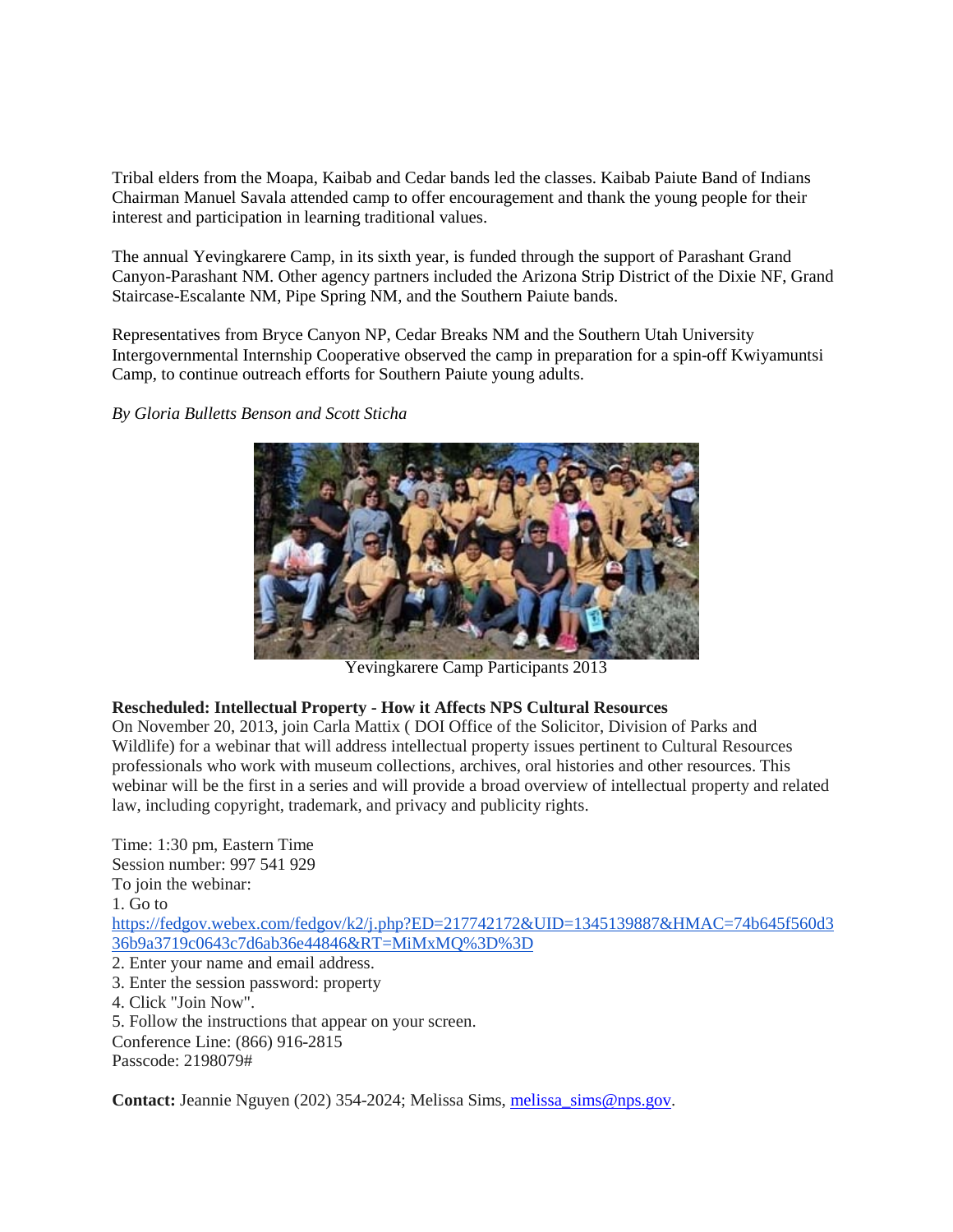### **SAA Offers Online Seminar on Public Archeology**

NPS Archeologist Barbara Little, RPA, will present "Public Archaeology is a Moving Target" as an online seminar for the Society of American Archaeology on November 14, 2013, from 3:00-5:00 pm ET. Her online seminar will focus on public archeology as it is practiced in the U.S. today. Little is the Program Manager for the NPS Cultural Resources Office of Outreach Program Manager, an Adjunct Professor of Anthropology at the University of Maryland, and the author of numerous publications on public archeology.

For more information and to register for the online seminar, go to [http://www.saa.org/AbouttheSociety/OnlineSeminars/tabid/1503/Default.aspx#1.](http://www.saa.org/AbouttheSociety/OnlineSeminars/tabid/1503/Default.aspx#1)

The group registration option allows an unlimited number of participants to take part in the online seminar from the same physical location, and is a great opportunity for students/classes.

All online seminar participants will receive a certificate of completion from SAA, and RPAs will receive continuing education credit. SAA Online seminars are RPA Certified.

**Contact:** Maureen Molloy, 202/789-8200 ext. 106

## **TRB Offers Free Webinar: Successful Practices for Effective Tribal Consultation**

The Transportation Research Board (TRB) will offer a webinar on November 14, 2013, from 12:30-2:00 p.m. ET featuring research conducted by TRB's National Cooperative Highway Research Program (NCHRP) about practices and programs to achieve successful transportation projects on tribal lands.

Webinar presenters will highlight findings from two NCHRP projects:

NCHRP project 25-25 Task 79 study: [Successful Practices for Effective Tribal Consultation](http://onlinepubs.trb.org/onlinepubs/nchrp/docs/NCHRP25-25(79)_FR.pdf) offers guidance for creating, establishing, and maintaining effective and successful consultation with Indian tribes in the context of surface transportation planning and project delivery, as specified in NHPA Section 106. Study results will be presented by Hope Luhman, Randy Withrow, Rebecca Brodeur, (all with Louis Berger Group, Inc.).

NCHRP Report 690: [A Guidebook for Successful Communication, Cooperation, and Coordination](http://www.trb.org/main/Blurbs/165472.aspx)  [Strategies Between Transportation Agencies and Tribal Communities](http://www.trb.org/main/Blurbs/165472.aspx) includes guidelines to help departments of transportation and tribal communities work together to achieve successful transportation projects on tribal lands. Study results will be presented by Giovanni Migliaccio, University of Washington, and moderated by Laura Sliker, Louis Berger Group, Inc.

Participants must register in advance of the webinar, and there is a fee for non-TRB Sponsor employees. A certificate for 1.5 Professional Development Hours (PDH) will be provided to attendees who register and attend the webinar as an individual.

To register, go to **<http://www.trb.org/Calendar/Blurbs/169663.aspx>** To ensure that you receive notices about upcoming webinars, subscribe to the [TRB Transportation](http://www.trb.org/Publications/PubsTRBENewsletter.aspx)  [Research E-Newsletter.](http://www.trb.org/Publications/PubsTRBENewsletter.aspx)

**Contact**: Reggie Gillum at [RGillum@nas.edu.](mailto:RGillum@nas.edu?subject=Question%20about%20November%2014,%202013%20webinar)